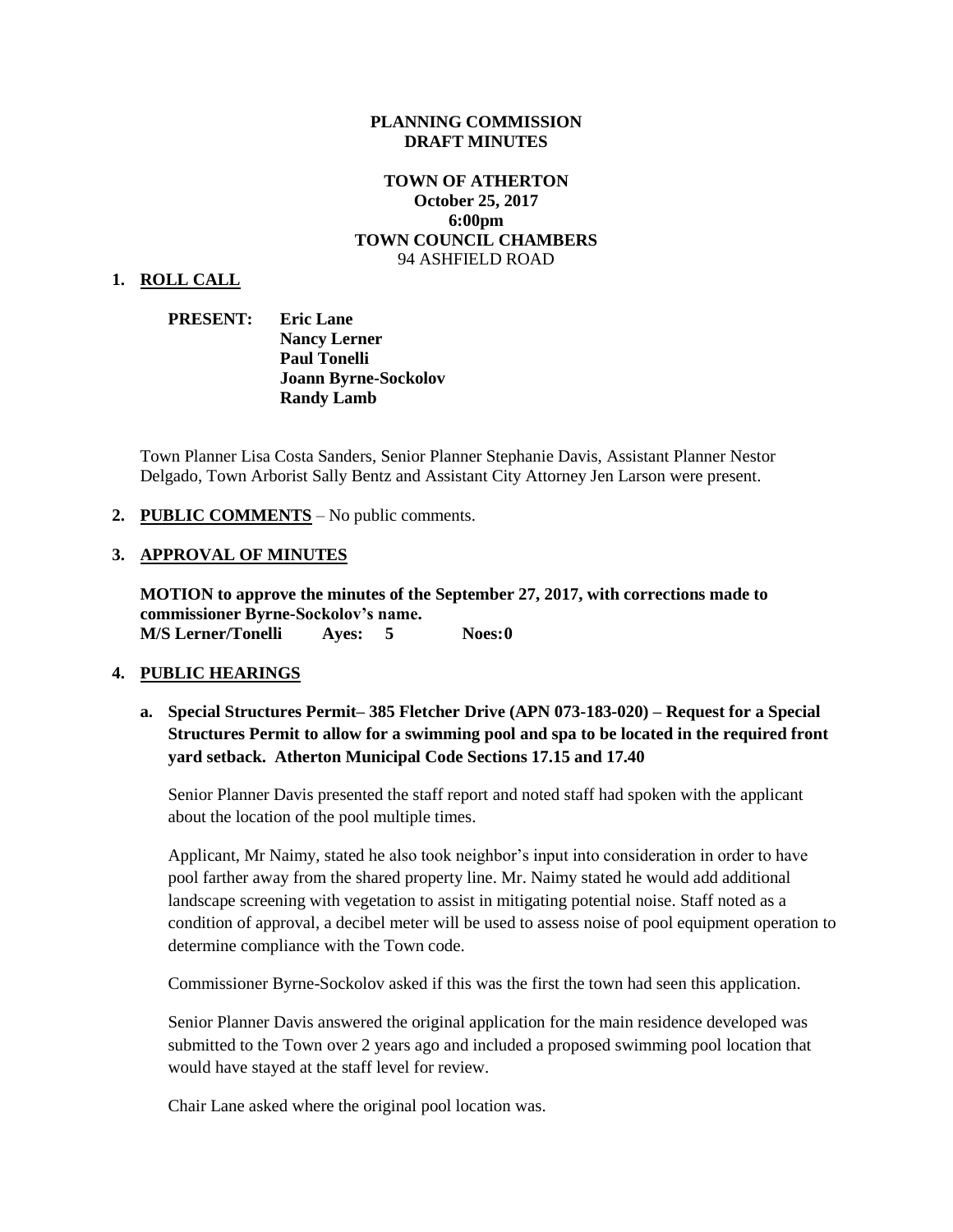Senior Planner Davis answered it was located directly behind the house, where there are now retaining walls, and the area noted with erosion issues.

### OPEN PUBLIC COMMENT

Applicant, Mr Naimy, mentioned that erosion from rain in the back of the lot raised concerns, and thus it was decided to build walls to support the hill instead. Mr. Naimy mentioned the only flat area for the pool is in its current proposed location.

## CLOSE PUBLIC COMMENT

Commissioner Lerner stated the application and location of the pool seemed satisfactory and logical.

Chair Lane stated he toured the property and the proposed looks satisfactory to him, noting the good amount of screening associated.

Commissioner Lamb noted the good communication between the neighbors.

**MOTION to approve the Special Structure Permit to allow for a swimming pool to be located in the required front yard setback on 385 Fletcher.**

**M/S Lamb/Lerner Ayes: 5 Noes: 0**

# **b. Request for a Tentative Parcel Map to merge six parcels into one parcel and a Heritage Tree Removal Permit to allow the removal of 18 heritage trees for the Civic Center Project at 91 Ashfield Road and 2 Dinkelspiel Station Lane**

Commissioner Tonelli recused himself from discussion due to his involvement with Civic Center Advisory Committee..

Town Attorney Jen Larson explained that zoning is under general police powers of the Town setting its own zoning with City Council direction to have the application to go through due process.

Town Planner Costa Sanders presented the staff report. She noted that the Civic Center project includes merging of parcels, and removal of trees. Maple Road and Ashfield Road would be abandoned, but still maintain a public access easements for the public to traverse these. The San Francisco Public Utilities Commission (SFPUC) easement will also be relocated during the project.

Town Planner Costa Sanders described each tree proposed to be removed, describing the condition of the tree and the reason for the requested removal..

Chair Lane asked why some trees are deemed in good condition but still being recommended for removal.

Town Planner Costa Sanders answered that some trees are in good condition, but with realignment of utility easement, roadways or due to proximity to the new buildings, the trees are in conflict with the site improvements.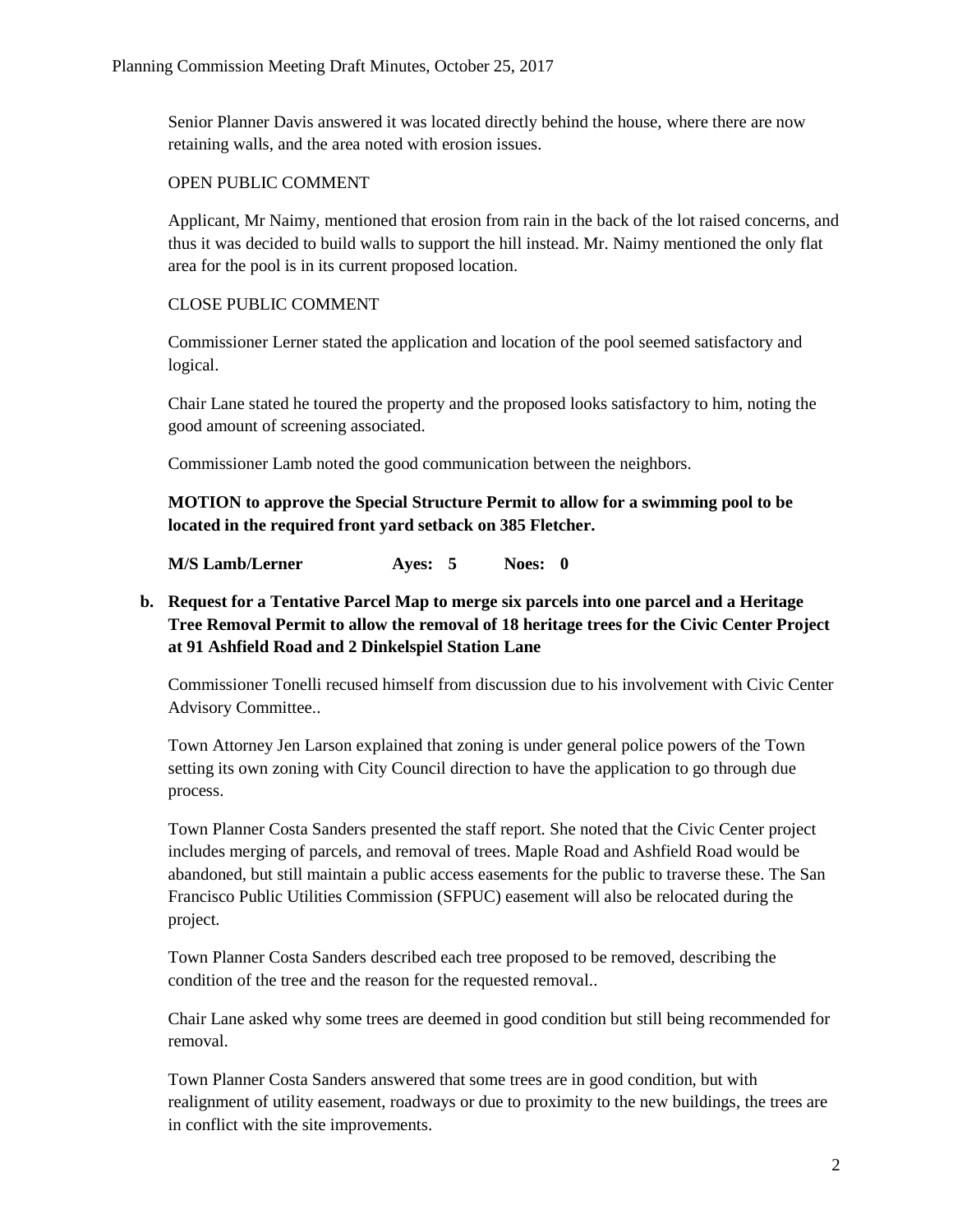Commissioner Lerner asked if any decisions had been made on replacement trees.

Town Planner Costa Sanders answered there is a landscape plan which details replacements.

Commissioner Byrne-Sockolov asked if some healthy trees are being considered for relocation.

Town Planner Costa Sanders answered that they are looking at some of the healthy trees and considering relocation.

Chair Lane clarified the amount of trees being discussed for removal.

Commissioner Lamb mentioned the extra step that is being taken to receive public input, as well as the amount of landscape work being done in order to save as many trees as possible.

Project Landscape Architect mentioned the limitations in design due to easement issues and parking needs. She noted that the civil engineers and architects looked at alternatives with the lowest possible impact on trees. Only one tree is proposed to be removed due to landscape design, tree #92, due to the water line.

Mr. Rick Smetzer, civil engineer from Interwest, mentioned buildings cannot be on easements which creates a constraint. He noted setbacks also need to be taken into consideration, as well as creating connectivity. Buildings and roadways have been moved several times during the design process, and appear limited to be moved much more.

# OPEN PUBLIC COMMENT

Ms. Besty Colby, Atherton resident, raised concerns over tree removals. She mentioned the Town can set standard for tree removals. She discussed eight trees she was particularly interested in saving; trees 120, 119, 63, 71, 72, 76, 89, 92. as well as smaller trees. She noted 60 trees in general are being cut down, though only 18 are being considered for a Tree Removal Permit. She noted potentially moving roadway design to save trees and didn't understand the correlation of a water line to remove tree 92.

Commissioner Lamb asked why to pick those specific 8 trees to save.

Ms. Colby answered she believes they look better and have a chance to be saved.

Joan Sanders, Atherton resident and member of the Tree Committee, mentioned she would like to save tree #55 located near the community porch. She mentioned potential for shade created by the tree at the community porch. She mentioned how trees make Atherton such a beautiful town and how buildings and roadways can go around trees.

Mr. Matthew Chen, Atherton resident and neighbor to the Civic Center, was supportive of project, but wanted to raise concern about two trees, #78 and #76. He stated that these two trees are healthy and provide privacy for his home, and requested these trees be reconsidered.

## CLOSE PUBLIC COMMENT

Chair Lane clarified the trees that were requested to reconsider for removal; #55, 63, 67, 76, 89, 92, 119, 120, 78.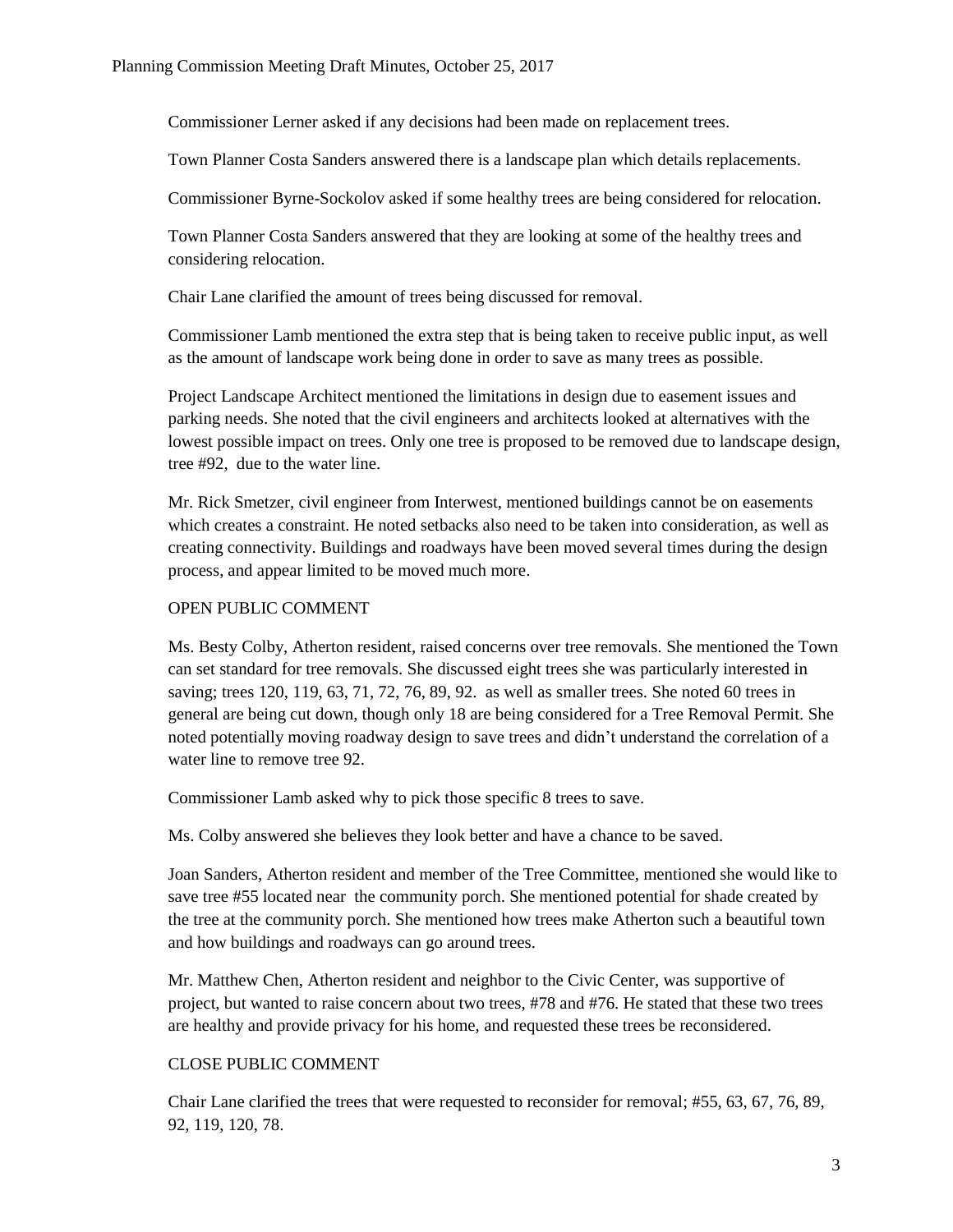Chair Lane asked why trees #67 and 92 were up for removal.

Town Planner Costa Sanders answered tree #67 is on the roadway and driveway to the police station and trees #92, like tree #66, is on SFPUC waterline.

City Attorney Jen Larson said discussion with SFPUC has been unclear and negotiations are ongoing.

Town Planner Costa Sanders mentioned some design consideration has been driven by the water line.

Chair Lane asked if tree #78 would go down, would #76 stay up.

Mr. Smelzer, Project Civil Engineer, mentioned they are evaluating #76. He noted tree #78 is on the roadway, while also potentially causing problems with emergency vehicle access to the Civic Center.

Town Planner Costa Sanders mentioned there would be some 2<sup>nd</sup> story windows, but that activity in that space does not typically take place after 5:00pm.

Chair Lane asked why access has to be by tree #67.

Town Planner Costa Sanders answered it was an issue of room and access.

Chair Lane asked about trees #63, 119, 120.

Town Planner Costa Sanders answered #63 is on the Corporation Yard roadway and #119 and 120 are on Dinkelspiel Lane.

Chair Lane asked about removal of tree #89.

Town Arborist Sally Bentz-Dalton answered it is close to the proposed parking.

Chair Lane asked if the parking can be moved and tree #89 can remain.

Mr. Smelzer, Project Civil Engineer, answered it is a possibility for tree #89 to remain.

Chair Lane asked about removal of tree #55.

Project Landscape Architect answered tree #55 is by the entrance of the new library, porch, and that the new building is higher than existing grade. She stated that the tree is also in the way of accessible circulation to the building which makes the tree hard to save.

Commissioner Lamb asked of the 18, 6 trees are recommended for removal. He asked of the other 12, how many are for emergency or easement reasons.

Mr. Smelzer Project Civil Engineer, answered most of them are for these reasons. He stated that potentially 2 or 3 trees could be saved once stakes are on the ground and construction begins and would keep these in consideration.

Commissioner Lamb asked about the public comment of 60 trees total being removed and if these are smaller trees or smaller brush types.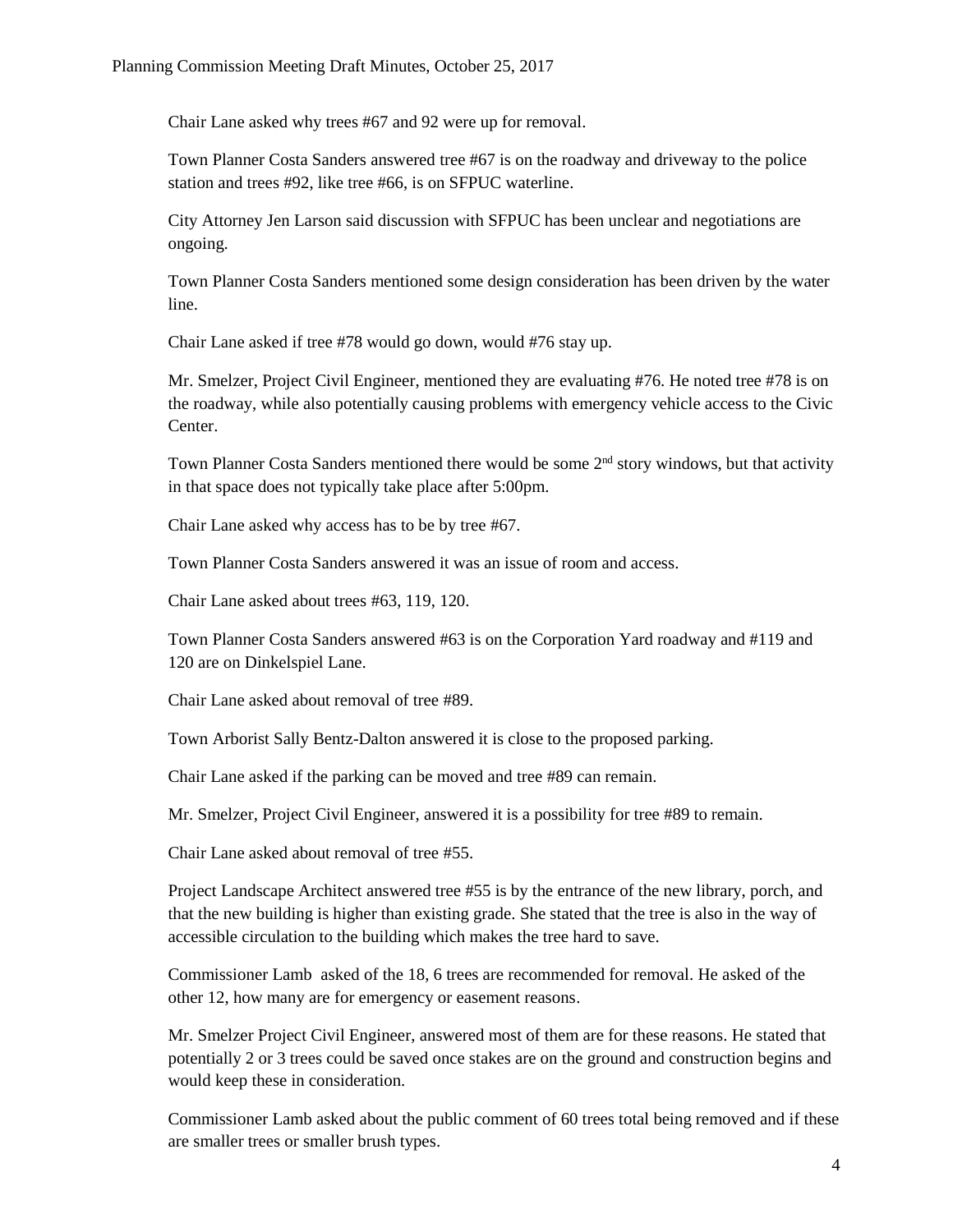Town Arborist Sally Bentz-Dalton answered she was not aware of the 60 trees, and only reviewed the 18 as anything under 15" diameter to be removed would not require a permit.

Commissioner Lamb asked about the 15" or less diameter removal and clarification if there were only trees in the way of new construction or all in general.

Town Planner Costa Sanders answered these 15" or less diameter to be removed are all in the way of construction or utility easements.

Commissioner Lamb asked about how long staff and the design team has been working on this project.

Town Planner Costa Sanders answered the project the Town has been working with the Civic Center Advisory Committee for approximately four years on the design concept for the project and the last two to three years of the projects have been spent finalizing the design details.

Chair Lane asked if trees #101 and 102 are actually in the roadway.

Town Planner Costa Sanders answered tree #102 is close to an accessible parking space and curb and that tree #101 is close to the water line.

Project Landscape Architect stated tree #102 is 7' away from parking and that excavation would affect its roots. She stated Tree #101 is right at parking stall.

Chair Lane provided an inventory of the trees from the discussion and requested that the City Council evaluate the possibility of the following trees be saved: #55, 76, 89 and 92. He stated he would like to make sure that if tree #78 is removed, landscaping be installed for privacy mitigation for the adjacent neighbor.

Commissioner Byrne-Sockolov mentions 3 reasons for removal of tree #55: grade change by the area the tree is located in, the tree could block connectivity between buildings, and the tree would be in the way of new library community porch. And that this tree had the most reasons to remove.

Chair Lane explained the reason was due to the size of the porch by the library.

Town Planner Costa Sanders noted grade for entry to the building and indoor/outdoor space and connectivity was the basis for removal of tree #55.

Project Landscape Architect mentioned her concern is more about the change in grade in regards to removal of tree #55.

Commissioner Lamb mentioned the difficulty faced by the civil engineers after preliminary design and would like to present to the City Council any alternatives in order to potentially save some trees.

Chair Lane expressed concerns over tree #55 removal being design driven.

Chair Lane expressed interest in at least informing the City Council of trees to evaluate trees that can be possibly saved.